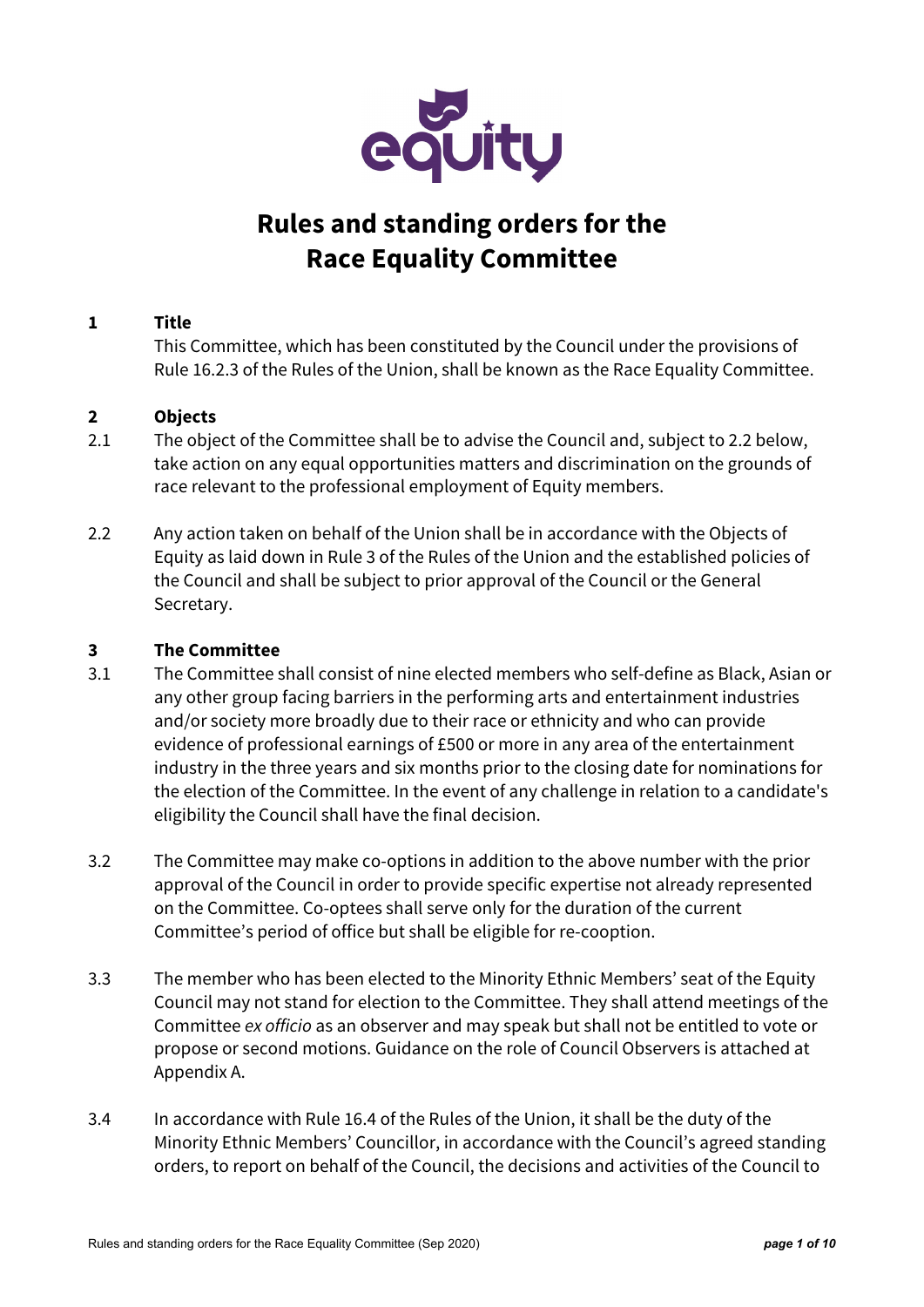the Committee and to advise the Council, when appropriate, on the activities of the Committee.

- 3.5 Should any member of the Committee be elected to the Minority Ethnic Members seat of the Equity Council they shall be deemed to have resigned from the Committee and the vacancy shall be filled by the next unsuccessful candidate or where there is no such candidate by the co-option, with the prior approval of the Council, of a member qualified under 3.1 above.
- 3.6 Should any elected Committee member know in advance that they will be unable to attend two consecutive statutory meetings of the Committee the member shall inform the Secretary of the Committee who shall invite the next unsuccessful candidate to attend in place of the absent member during his or her period of absence.
- 3.7 Any permanent vacancy occurring amongst the elected members of the Committee shall be filled by the next unsuccessful candidate. Where there is no unsuccessful candidate the Committee may, with the prior approval of the Council, co-opt a member qualified under 3.1 above, but only for the duration of the current Committee's period of office.
- 3.8 In accordance with Rule17 of the Rules of the Union, the Officers of the Union shall be entitled ex officio to attend and speak at meetings of the Committee but shall not be entitled to vote or propose or second motions unless elected or co-opted to the Committee in accordance with these Rules.

## **4 Election of the Committee**

- 4.1 The Committee shall be elected biennially by a ballot of members represented by the Committee as defined in 3.1 above. A ballot paper shall be sent to every Equity member and shall contain instructions on eligibility to vote.
- 4.2 A nomination form shall be sent to every Equity member. Candidates for election to the Committee shall be members of Equity in benefit, who are qualified under rule 3.1 above, and who accept nomination. They may propose themselves but must be seconded by another member of Equity in benefit.
- 4.3 Candidates may submit an election statement of up to 150 words and which shall be circulated with the ballot papers. Ordinary type only shall be used in candidates' election statements, i.e. no bold type, italics, block capitals, etc.

#### **5 Secretary of the Committee**

- 5.1 The secretary of the Committee shall be a member of Equity staff appointed from time to time by the General Secretary.
- 5.2 The Secretary shall:
- 5.2.1 convene all meetings of the Committee;
- 5.2.2 prepare the agenda in consultation with the Chair of the Committee;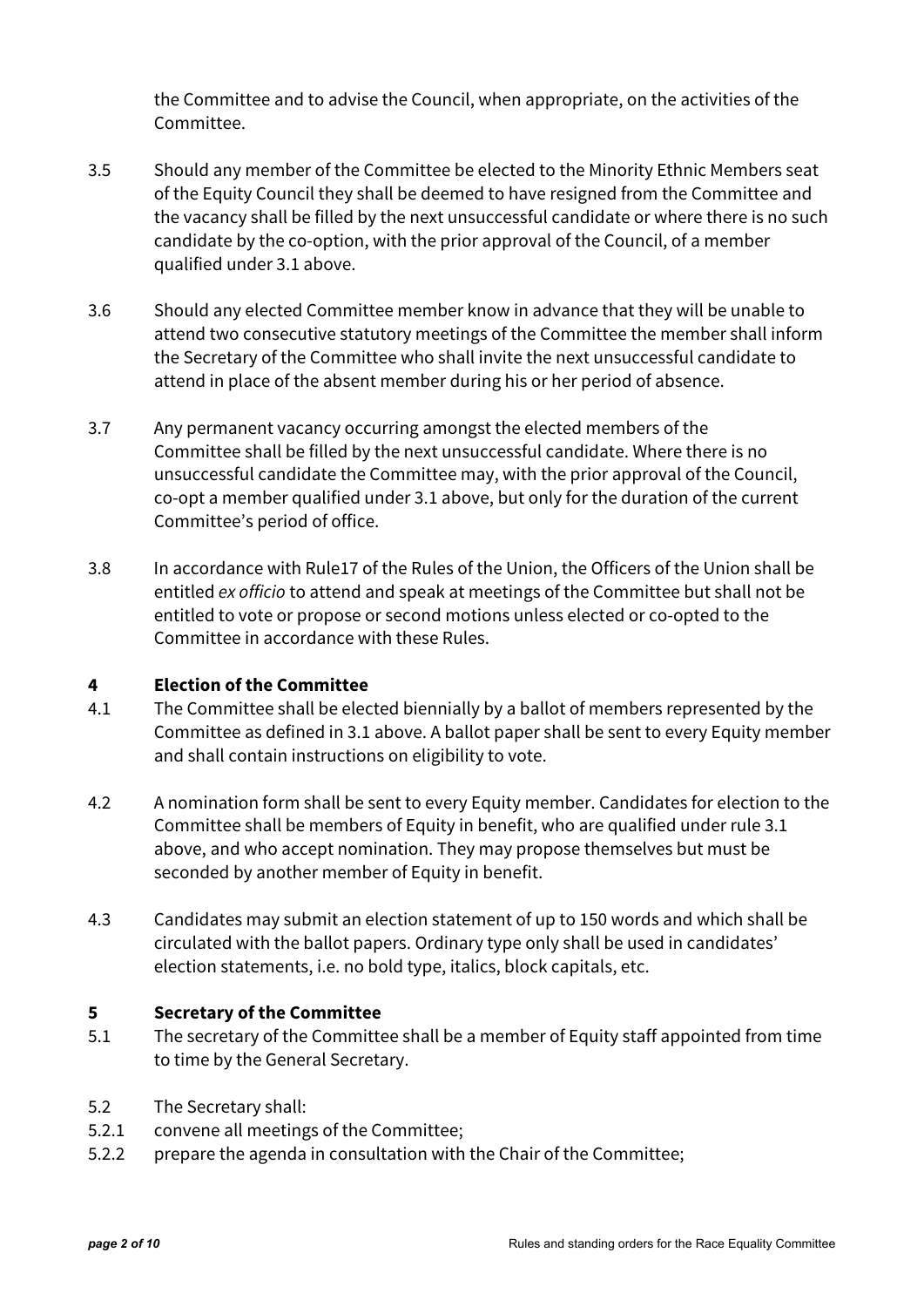- 5.2.3 record a note of decisions and actions which shall confirm: the date of the meeting, those attending the meeting, apologies for absence, motions/decisions and agreed action points;
- 5.2.4 advise the Chair on matters of rules and procedure;
- 5.2.5 conduct all Committee elections, including those for officers of the Committee and representatives to the Annual Representative Conference;
- 5.2.6 maintain liaison between the Committee and the General Secretary.

## **6 Officers of the Committee**

- 6.1 The Committee shall, after the first meeting of its two-year term but before the second, elect from amongst its elected members, as defined in 3.1 above, a Chair and a Vice-Chair by a ballot of the elected members of the Committee. The ballot shall be conducted by the Secretary of the Committee. Candidates for Chair and Vice-Chair shall not be required to have a proposer or seconder and may submit an election statement of up to 150 words which shall be circulated with the ballot paper. The first meeting of the Committee after its election shall be chaired by an Officer, if available, otherwise the meeting shall agree a chair for that meeting only from among the elected members of the Committee present at that meeting.
- 6.2 The Chair or, in his or her absence, the Vice-Chair shall preside at all meetings and, in the absence of both, a member of the Committee shall be elected to preside at that meeting.
- 6.3 At all meetings, the member presiding in accordance with this Rule shall not vote on any question, unless there is an equal number of votes for and against, when he or she may exercise a casting vote.
- 6.5 If it so decides, the Committee shall elect biennially from amongst its number a Minutes Secretary by a ballot of all members of the Committee which shall be conducted by the Secretary of the Committee. The duties of the Minutes Secretary shall be to draft minutes of Committee meetings and assist the Secretary where appropriate.

## **7 Meetings**

- 7.1 Ordinary meetings of the Committee shall take place four times a year on dates and at places to be determined by the Secretary in consultation with the Committee.
- 7.2 One additional meeting a year may be scheduled to deal with Annual Representative Conference matters.
- 7.3 Extraordinary meetings may be convened at the discretion of the Secretary with the prior approval of the appropriate Head of Department. The Secretary shall, if possible, consult with the Chair.
- 7.4 Working parties, which shall be time-limited and issue-specific, may be convened with the prior approval of the appropriate Head of Department. They shall be composed of members of the Committee. Up to four members who have not been elected to the Committee but who have relevant professional experience may be co-opted to serve on a working party with the prior approval of the Council.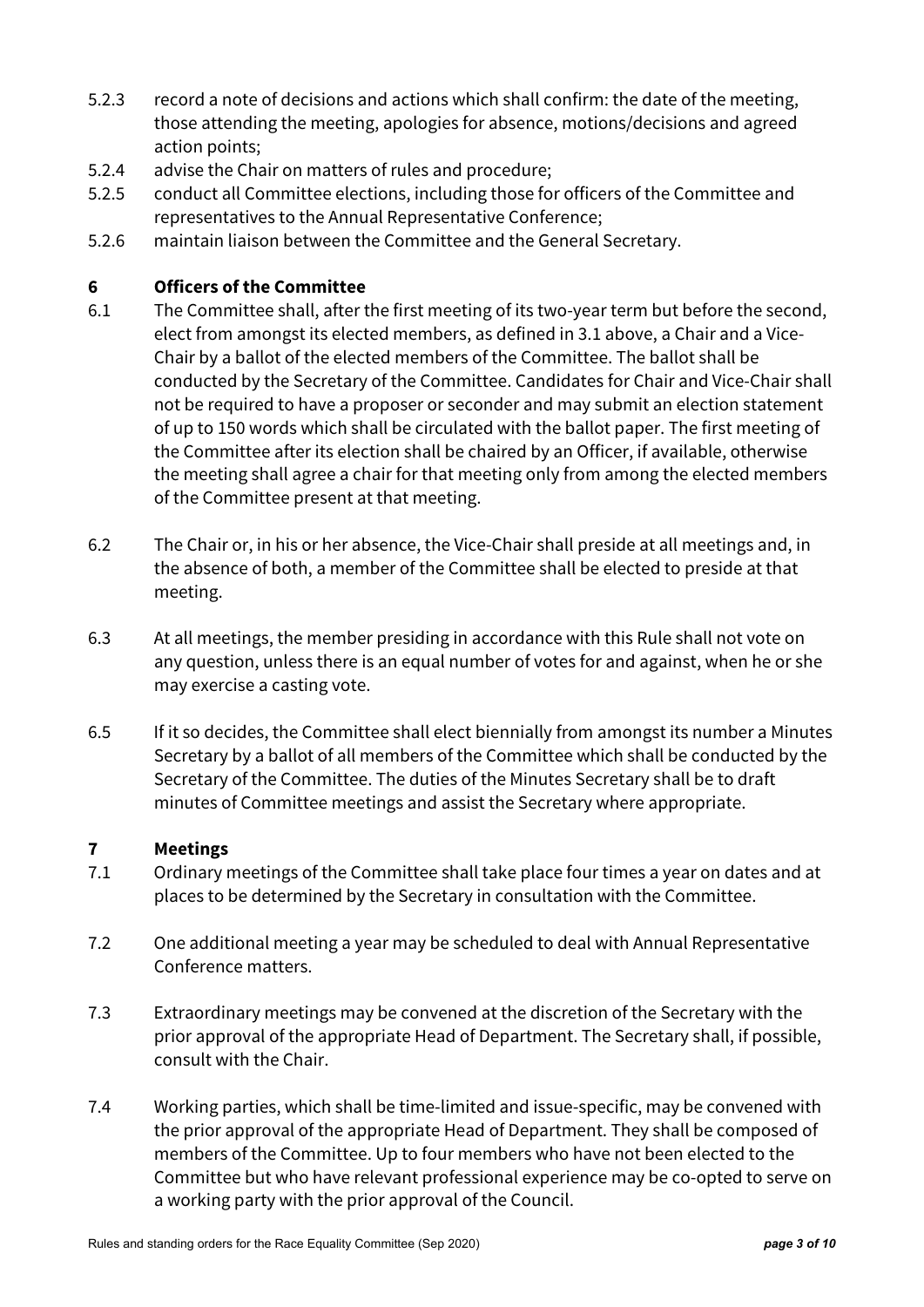- 7.5 Open Meetings of members in benefit who work in the specialist area covered by the Committee may be convened under the provisions of Rule 38 of the Rules of the Union with the prior approval of the appropriate Head of Department.
- 7.6 All meetings shall be terminated not later than three hours after commencement. If business is not complete, an extension of time of up to 30 minutes may be moved by any member present and voted upon by the meeting.
- 7.7 At its first meeting, the Committee shall establish its priorities for its two year term of office, which shall be reviewed at the end of the Committee's first year of office. At the end of its term, the Committee shall produce a report on what it has achieved which shall be passed on to the new committee. A copy of the priorities and the report shall be circulated to the Council for information.

## **8 Quorum**

A quorum shall consist of one-third of the number of Committee members, as set out in 3.1 above, plus one. Co-optees to the Committee shall count towards the quorum. If a quorum is not present within 30 minutes of the time appointed for the meeting to commence, the meeting shall be dissolved. Members attending the meeting by remote means shall count towards the quorum. Guidelines for attending a meeting by remote means are attached at Appendix B.

## **9 Agenda**

- 9.1 The Agenda shall be prepared by the Secretary in consultation with the Chair and wherever possible shall be circulated to the Committee not later than seven days before the meeting. Motions, other than those arising from the business of the meeting, shall be submitted to the Secretary at least 14 days before the date of the meeting and shall be placed on the agenda and circulated to the Committee.
- 9.2 The agenda of each meeting shall include:
- 9.2.1 Council report
- 9.2.2 Health and safety
- 9.2.3 Equality
- 9.2.4 Recruitment and retention

## **10 Rules of Debate**

- 10.1 The Rules of Debate as laid down in Rule 39 of the Rules of the Union shall apply to the conduct of all meetings of the Committee, meetings of working parties and open meetings of members.
- 10.2 Members taking part in physical or on-line meetings or contributing to social media pages shall:
- 10.2.1 treat fellow members with dignity and respect and in accordance with the objectives set out at Rule 3.1.1.8 of the Rules of the Union;
- 10.2.2 avoid, or clearly explain, acronyms and technical jargon;
- 10.2.3 not use discriminatory language;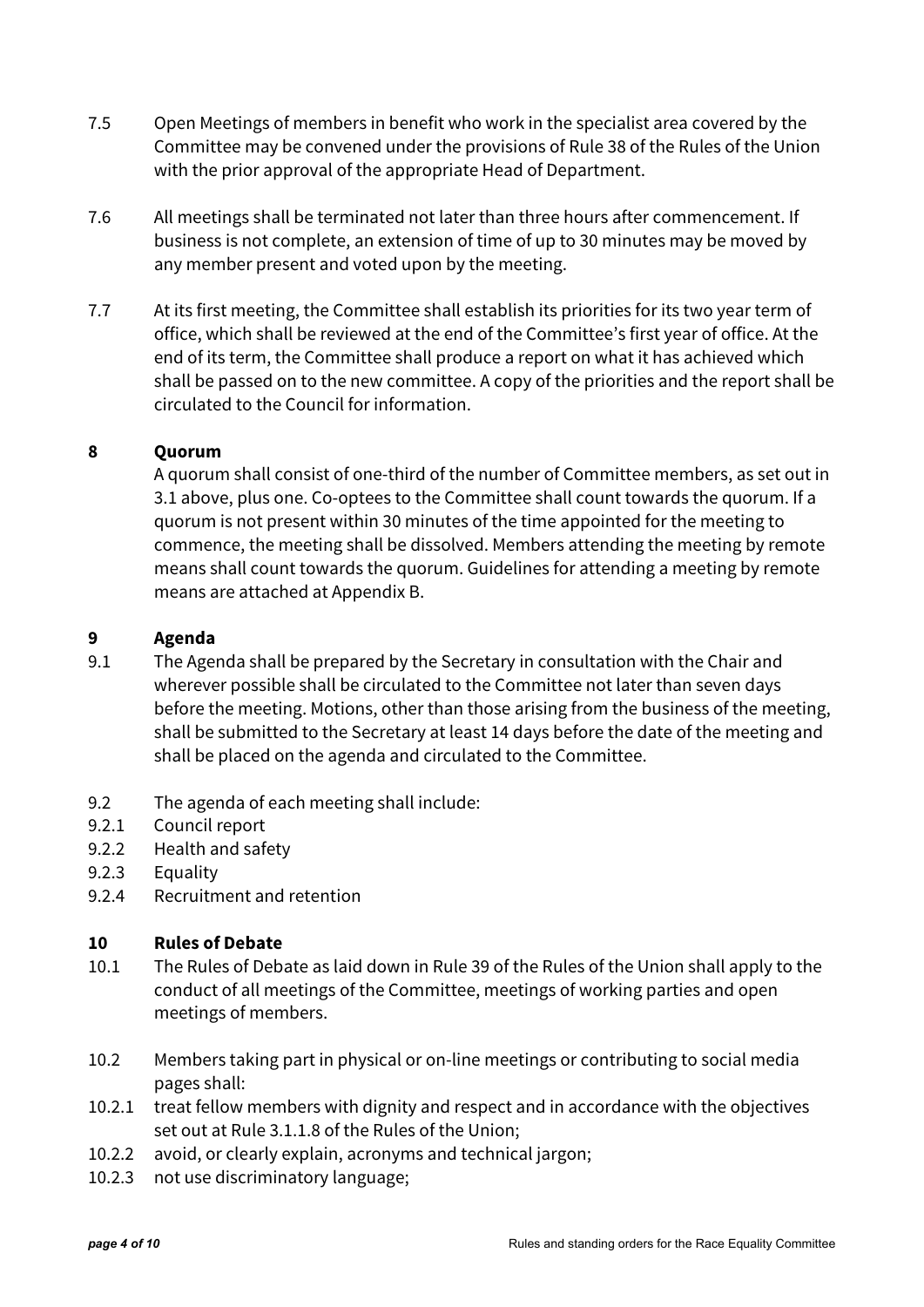- 10.2.4 not behave in any way that contravenes the objectives at Rule 3.1.1.8 of the Rules of the Union;
- 10.2.5 respect the confidentiality of discussions and disclosures;
- 10.2.6 leave any personal disagreements outside the meeting;
- 10.2.7 allow fellow members the opportunity to speak or comment, without interruption;
- 10.2.8 keep to time and stick to the agenda;
- 10.2.9 arrive prepared by reading all the relevant papers prior to the commencement of the meeting;
- 10.2.10 respect decisions that have been reached and agreed to;
- 10.2.11 refrain from making personal attacks;
- 10.3 Recording meetings of Equity business could breach the Data Protection Act and must not be done unless the express approval for the recording, retention and/or use of the data is obtained from the General Secretary and subsequently by all members attending each meeting.

## **11 Declaration of Interest**

Any Equity member present who has a financial, professional or managerial interest in any item under discussion shall declare that interest to the Committee. The Committee shall have the right to require the member to withdraw from the meeting in question during discussion of that item.

## **12 On-line discussion and decision making**

- 12.1 The Committee shall be entitled to make decisions on-line in an on-line forum between scheduled meetings of the Committee which fall within the following categories:
- 12.1.1 the decision relates to an industrial agreement within the remit of the Committee including claims and on-going negotiations;
- 12.1.2 the Committee, having begun a debate at a scheduled meeting, decides at that meeting that further discussion is needed and that this can take place in the on-line forum. This excludes the Committee's ARC Motion which must be endorsed by a meeting of the Committee.
- 12.2 A decision can be made on-line only by a majority of the members of the Committee and not the Committee's quorum.
- 12.3 Before a vote is taken and a decision made, the Secretary to the Committee must be consulted.
- 12.4 The Committee must make a decision at a scheduled meeting as to whether or not during its two year term it wishes to avail itself of the facility to make decisions on-line in an on-line forum. All members of the Committee must have an email address and all must agree that decisions can be made on-line on the basis as outlined.
- 12.5 If any member has a concern on a posting or postings on a moderated forum for Equity committees/networks or an Equity online branch and wishes to make a complaint, they should inform the currently serving moderator (CSM) of that forum/branch in writing. In making the complaint the member shall identify which Rule(s) of the Union and/or the Rules & Standing Orders of the forum/branch have been breached.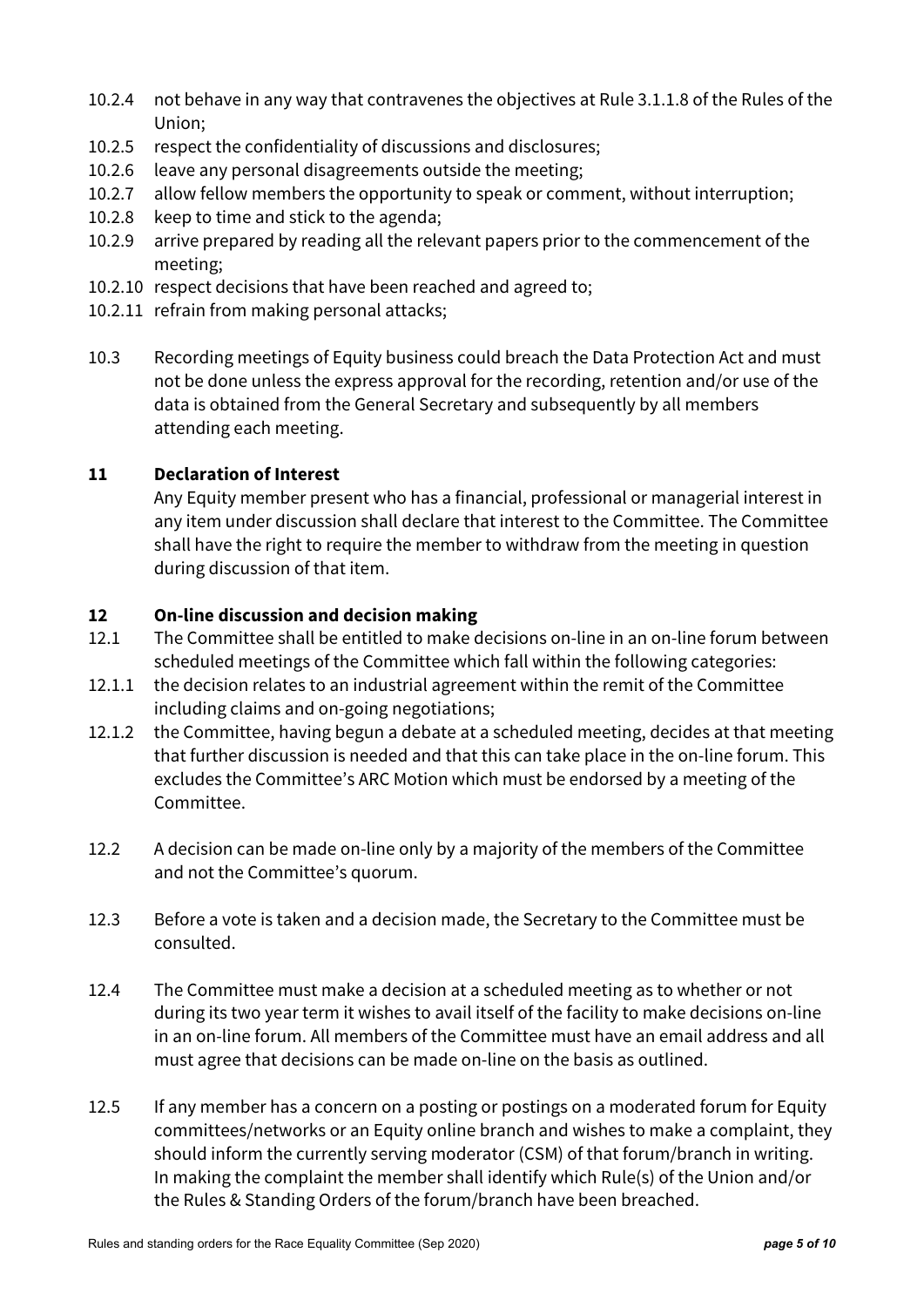- 12.5.1 The currently serving moderator shall make a decision as to whether or not the posting(s) shall be removed from the forum/branch and/or whether or not the person who has made the posting(s) shall be issued with a warning. The CSM may immediately remove the posting(s) in contention from the forum/branch until they make their decision. Removal of the posting(s) shall not set a precedent as to the eventual decision of the CSM in regard to the posting(s).
- 12.5.2 The currently serving moderator shall give their decision, and the reasons for the decision, to the member in writing within seven days of being contacted by them. Before reaching a decision, the CSM may, if they so wish, consult on the matter with a member of staff and/or another Moderator.
- 12.6 If the member making the complaint is not satisfied with the decision reached by the currently serving moderator, they may appeal in writing, within seven days of being contacted by the currently serving moderator, to the Committee of the forum/branch who shall also be given sight of the decision made by the currently serving moderator and the reasons for the decision. The Committee may immediately remove the posting(s) in contention from the forum/branch until the appeal process is concluded under 12.6.2 below and/or until the disciplinary procedure is complete under 12.7 below. Removal of the posting(s) shall not set a precedent as to the eventual decision of the Committee in regard to the posting(s).
- 12.6.1 The Committee shall make a decision to uphold or dismiss the appeal including whether or not the person who has made the posting(s) shall be issued with a warning.
- 12.6.2 The Committee shall give its decision to the member within fourteen days of being contacted by them. Before reaching a decision, the Committee may, if it so wishes, consult on the matter with a member of staff and/or another Moderator.
- 12.7 Nothing in the above procedure shall preclude the member from exercising their right at any time to make a complaint under Rule 28 (Disciplinary Procedures) of the Rules of the Union against the person who made the posting(s).

## **13 Annual Representative Conference**

- 13.1 In accordance with Rule 37.2.3 of the Rules of the Union the Committee shall elect annually from among its members by ballot of all members of the Committee two representatives to attend the Annual Representative Conference. Co-optees to the Committee may not take any part in this election.
- 13.2 In accordance with Rules 37.2.14 of the Rules of the Union, the Committee shall be entitled to submit one motion and one amendment to a motion to the Annual Representative Conference.
- 13.3 In accordance with Rule 37.2.19 of the Rules of the Union, representatives shall discuss the Conference agenda with the Committee at a meeting prior to the Conference and shall report back to a meeting afterwards or submit a written report if for good reason they are unable to attend.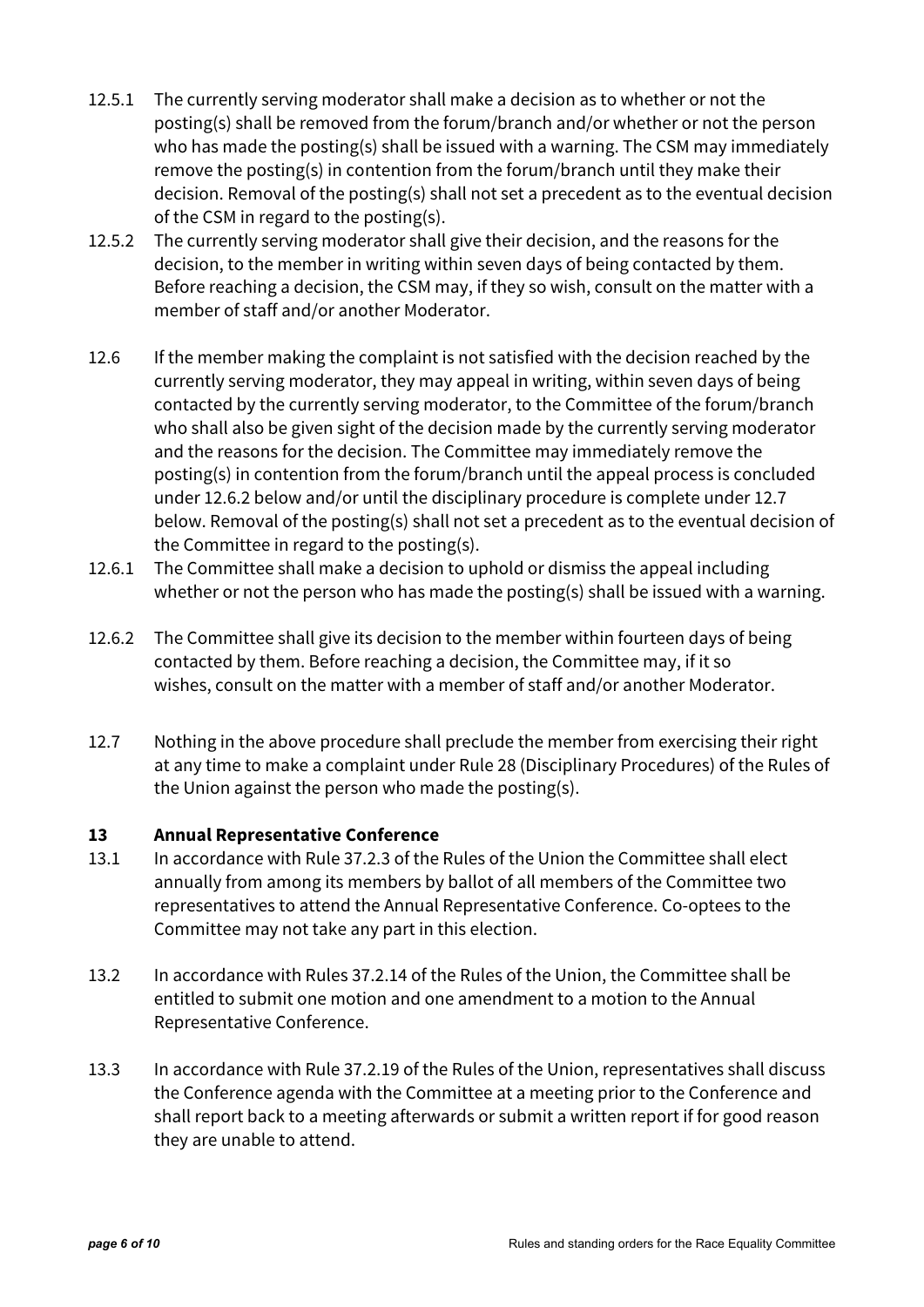13.4 In accordance with Rule 37.2.20 of the Rules of the Union, representatives shall not be mandated by the Committee, but each representative shall be free to decide how to vote after listening to the debate at the Conference. They shall have a single vote each.

## **14 TUC**

- 14.1 The Committee shall consider submitting a motion or an amendment to the relevant TUC equality conference. Any motion or amendment which the General Secretary determines is within existing Equity policy shall be sent to the Equity Council for information. Any motion or amendment creating new Equity policy shall be sent to the Equity Council for approval prior to submission to the TUC.
- 14.2 Equity's delegation to the relevant TUC conference shall comprise two members elected by and from the Committee plus the General Secretary and the relevant member of Equity staff. The Minority Ethnic Members Council member shall be eligible to stand as a candidate in the ballot for two members from the Committee and to vote in the ballot.
- 14.3 The Committee shall consider nominating a member of the union to stand for election to the relevant TUC equality committee. The Minority Ethnic Members Council member shall be eligible to be nominated. All such nominations shall be put to the Equity Council for approval prior to their submission to the TUC.

## **15 Copies of Rules and Standing Orders**

 A copy of these Rules and Standing Orders and a copy of the Rules of the Union shall be in evidence at all meetings of the Committee. After each election, the Secretary shall ensure that each member of the Committee has a copy of these Rules and Standing Orders.

## **16 Alterations to the Rules and Standing Orders of the Committee**

 These Rules and Standing Orders may not be amended, added to, or suspended without the consent of the Council. The Committee shall have the right to refer a request to alter any rule or standing order to the Council whose decision shall be final.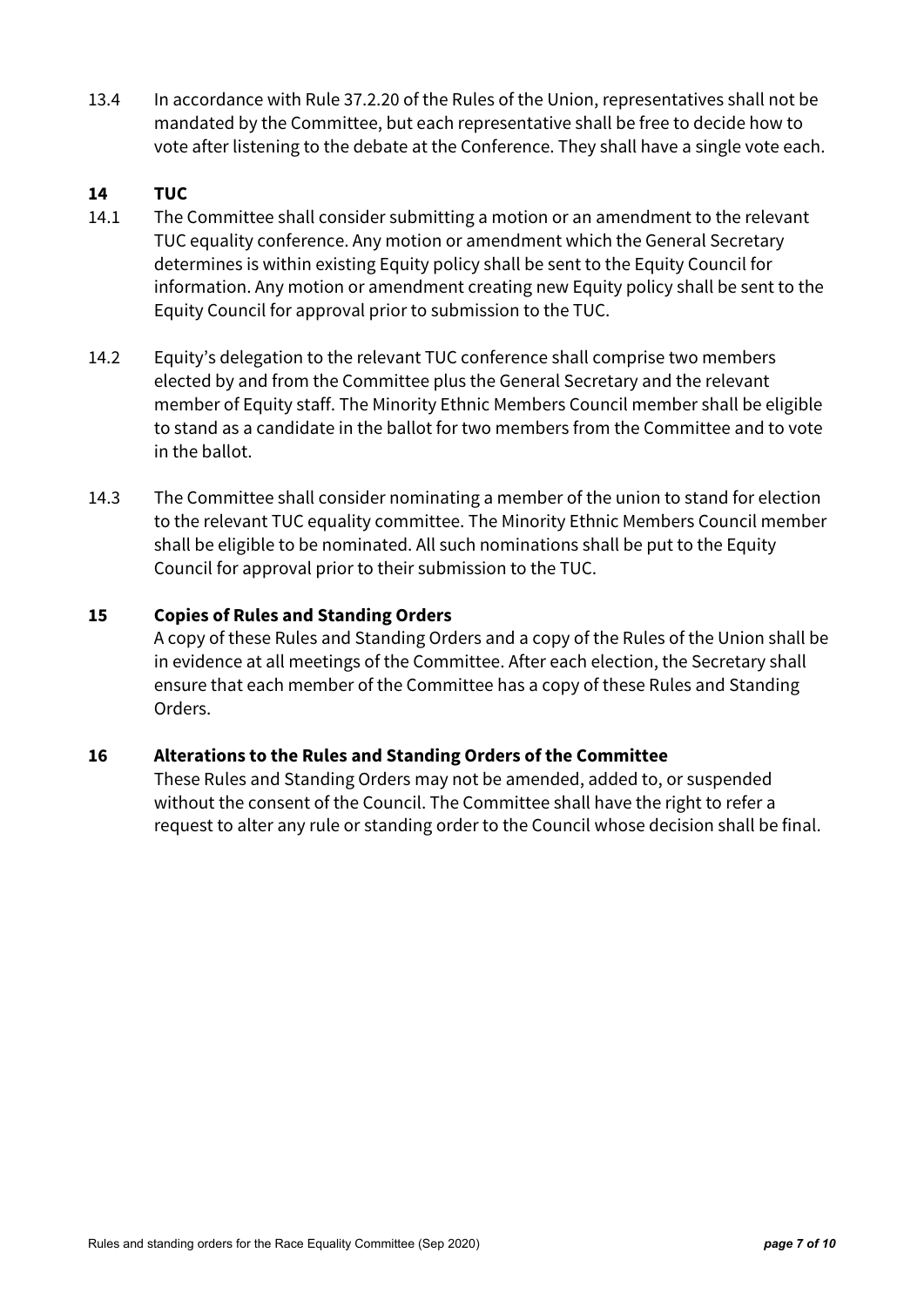## **GUIDANCE ON THE ROLE OF COUNCIL OBSERVERS TO EQUITY COMMITTEES**

- 1. Observers both relevant Councillors and elected Councillor observers are not members of the committee to which they are attached. Observers may speak but do not form part of the quorum for a meeting, they cannot move or second motions, they cannot vote and they cannot attend the ARC on behalf of the committee.
- 2. The principal role of an Observer is to listen to the deliberations of the committee and to act as a conduit between the committee and the Council. If the committee is discussing something where there is an agreed Council or ARC policy, they can remind the committee what that policy is. Similarly, by attending the meetings of the committee, the Council Observer may find that, at a future meeting of the Council, he or she may need to alert the Council to the concerns expressed by the committee on a particular matter.
- 3. It is not the role of the Council Observer to tell the committee what to do or to seek to dominate or monopolise the committee meeting.
- 4. A Council Observer may have considerable experience of the area covered by the committee which they may wish to share with the committee and which the committee may wish to hear.
- 5. A Council Observer must always bear in mind that he or she is not an elected member of the committee and should respect the fact that it is the elected members of the committee whom the members have chosen to represent them on that particular committee.
- 6. A Council Observer is required to give a Council report under the relevant item on the agenda.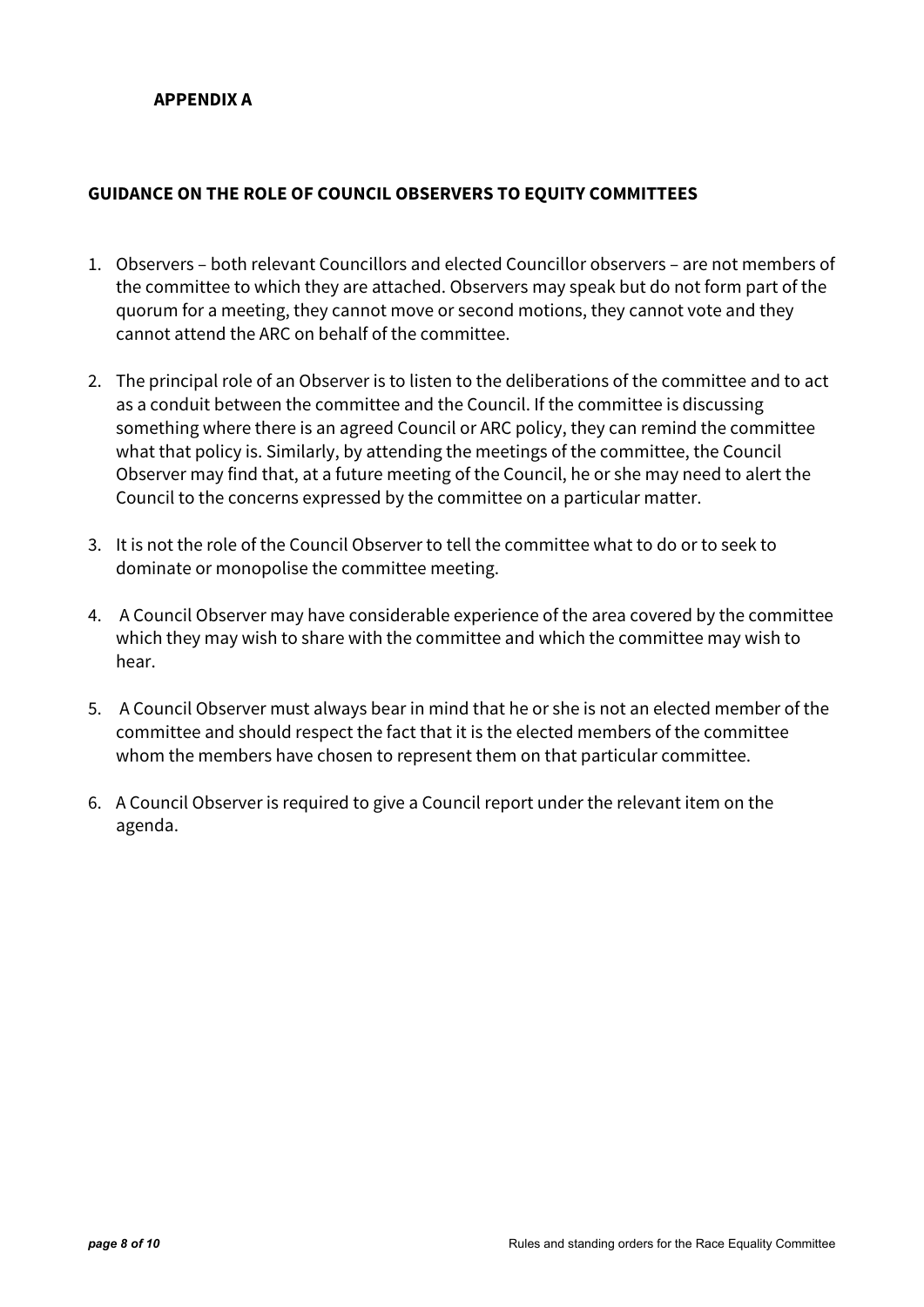#### **GUIDELINES FOR ATTENDING COMMITTEE MEETINGS BY REMOTE MEANS**

All Committee members should, whenever possible, attend meetings of the Committee in person. In the event of being unable to attend in person as a result of work or family or caring commitments for example, a Committee member may attend by using remote means and the following arrangements shall apply:

- 1. Quorum: Members attending the meeting by remote means shall count towards the quorum.
- 2. In order to ensure confidentiality the following procedures shall be followed:
- 2.1 The meeting must not be recorded.
- 2.2 Any person other than a Committee member must not be present when a Committee member is attending a Committee meeting by remote means. At the start of the Committee meeting a Committee member attending by remote means will be asked by the Chair to state their name and to confirm that there is no one else present.
- 2.3 An exception to the above guideline shall be made for any Committee member who requires a carer to be present while they are attending a Committee meeting by remote means.
- 3. The cost of the telephone connection will be reimbursed subject to a Committee member providing a receipt showing the cost of the call.
- 4. A Committee member attending by remote means shall be entitled to participate fully in the meeting – to propose, second, speak and vote. Should a Committee member wish to speak they should simply say so and the Chair will add them to the list and give them notice of when they will be called to speak.
- 5. The Chair will ensure that a Committee member attending by remote means is regularly acknowledged and their vote requested as appropriate.
- 6. A Committee member who wishes to access the meeting by remote means must inform the appropriate member of staff by no later than 12 noon on the day prior to the Committee meeting so that arrangements can be made.